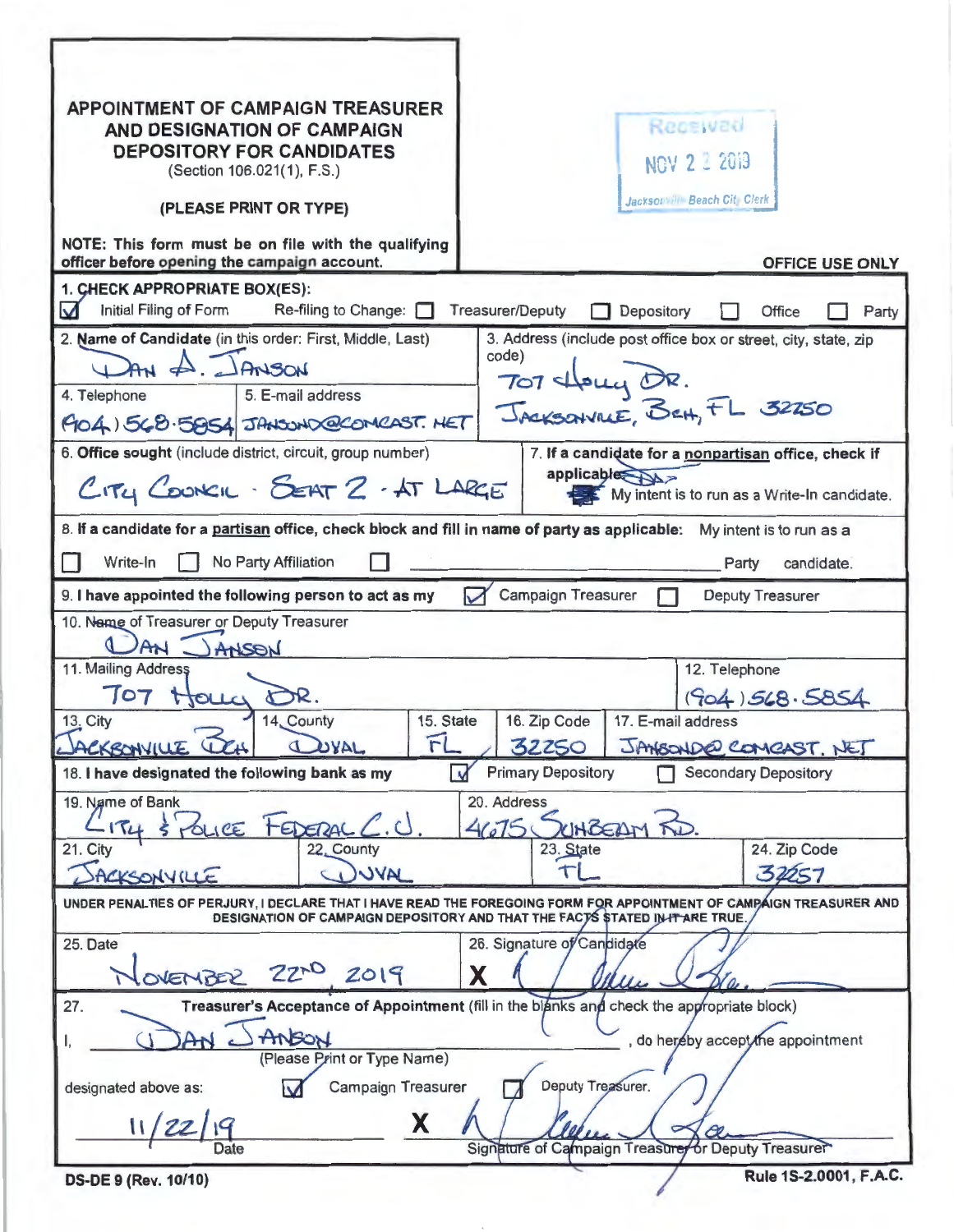## **City of Jacksonville Beach 2020 Municipal Election**



**Contact Contact** 

## **Self-Loan**

Date:  $11/22/19$ 

## **TO WHOM IT MAY CONCERN:**

I plan to loan myself money during my campaign in the 2020 Municipal Election for the City of Jacksonville Beach Office of:

**l.** Mayor \_\_\_ \_ 2. City Council Member, At-Large:  $\sqrt{6\pi/2}$ 3. City Council Member, District# \_\_\_ , Seat# **Z**  (Candidate  $\mathcal{A}$ *Name* - *Please Print)* Received  $N$ <sup>0</sup> $V$  2 2 2019 Jacksonville Beach C;ty Clerk OFFICE USE ONLY